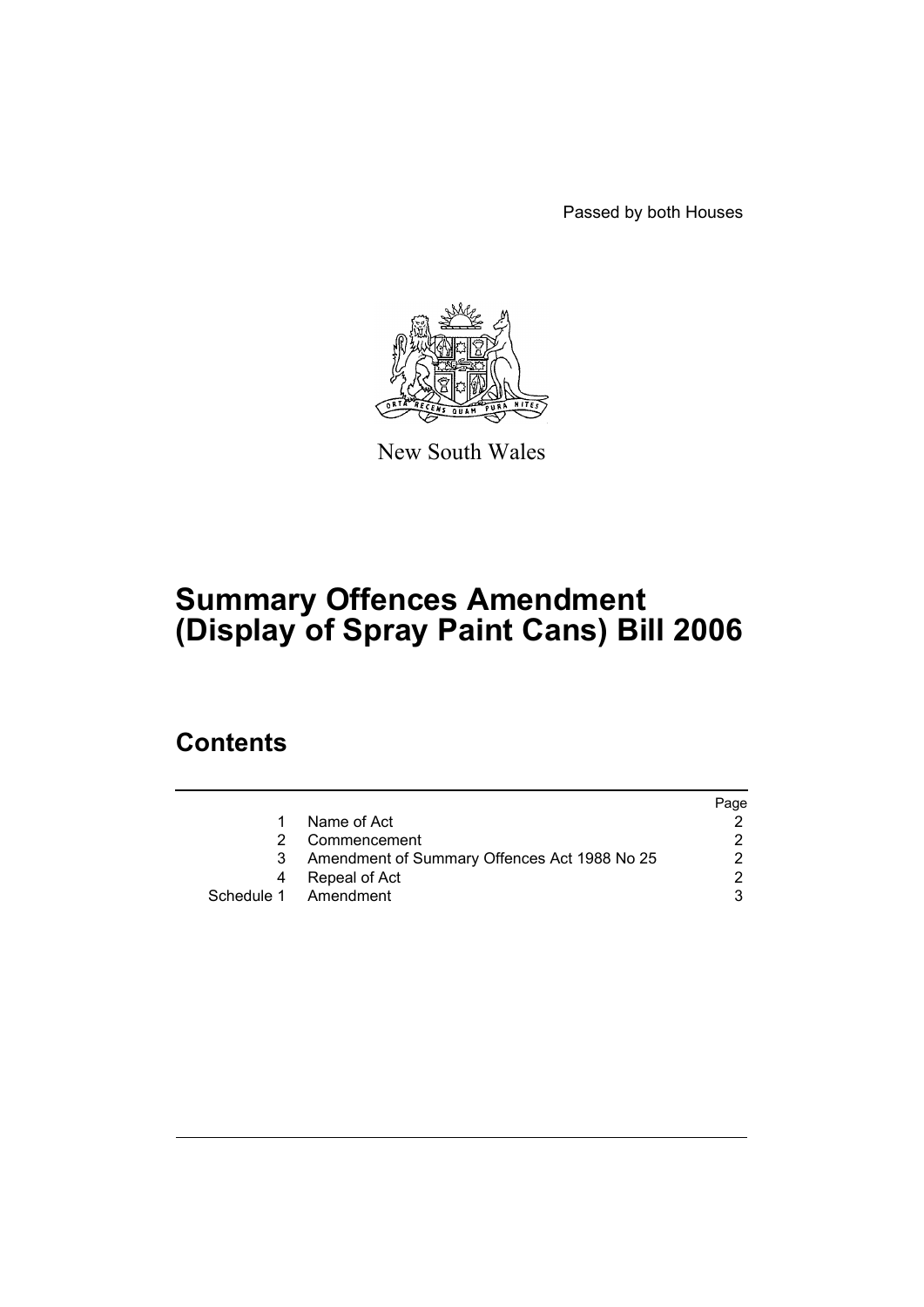*I certify that this PUBLIC BILL, which originated in the LEGISLATIVE ASSEMBLY, has finally passed the LEGISLATIVE COUNCIL and the LEGISLATIVE ASSEMBLY of NEW SOUTH WALES.*

> *Clerk of the Legislative Assembly. Legislative Assembly, Sydney, , 2006*



New South Wales

## **Summary Offences Amendment (Display of Spray Paint Cans) Bill 2006**

Act No , 2006

An Act to amend the *Summary Offences Act 1988* to regulate the display of spray paint cans in shops.

*I have examined this Bill, and find it to correspond in all respects with the Bill as finally passed by both Houses.*

*Chairman of Committees of the Legislative Assembly.*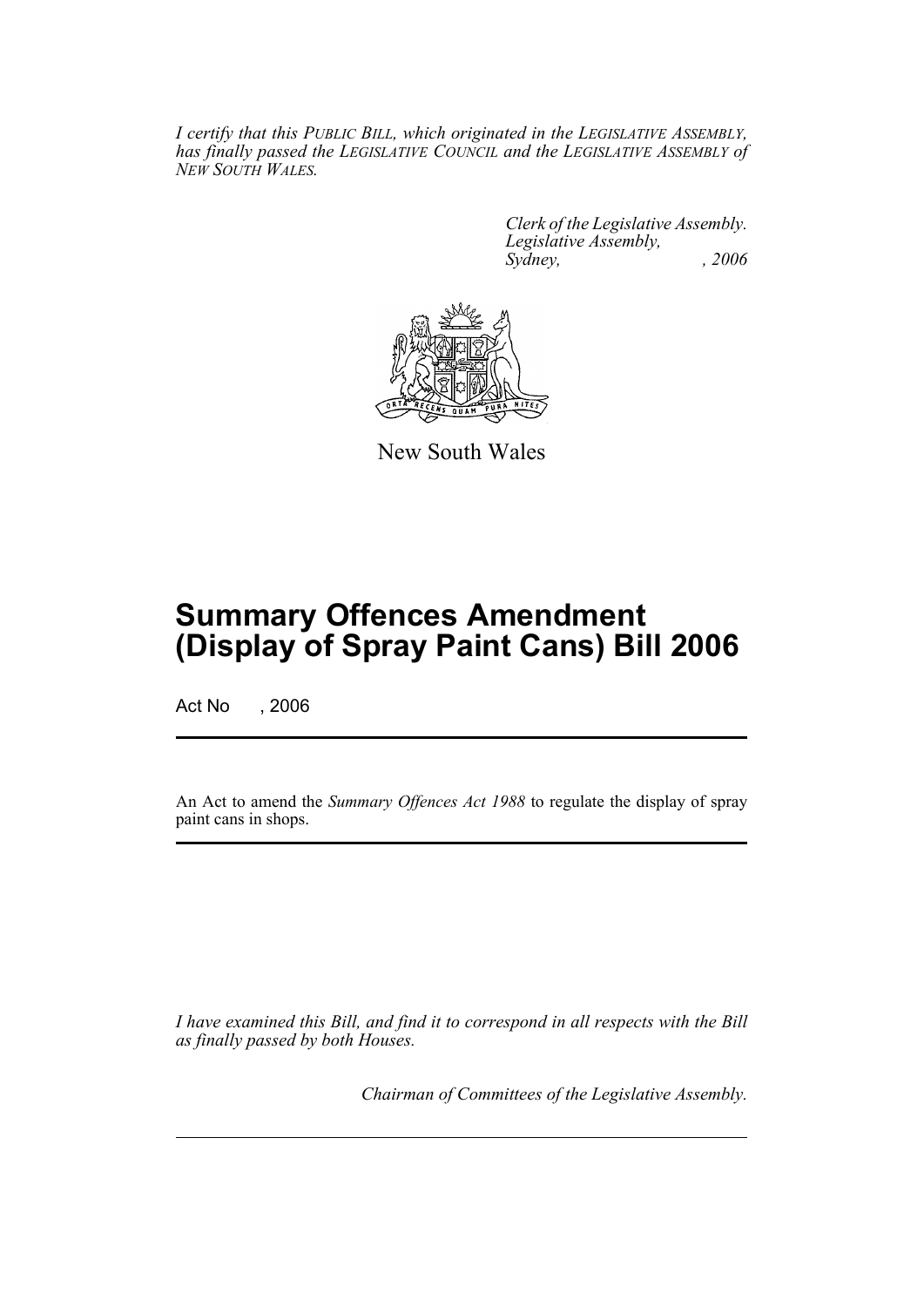#### **The Legislature of New South Wales enacts:**

#### **1 Name of Act**

This Act is the *Summary Offences Amendment (Display of Spray Paint Cans) Act 2006*.

#### **2 Commencement**

This Act commences on a day to be appointed by proclamation.

#### **3 Amendment of Summary Offences Act 1988 No 25**

The *Summary Offences Act 1988* is amended as set out in Schedule 1.

#### **4 Repeal of Act**

- (1) This Act is repealed on the day following the day on which this Act commences.
- (2) The repeal of this Act does not, because of the operation of section 30 of the *Interpretation Act 1987*, affect any amendment made by this Act.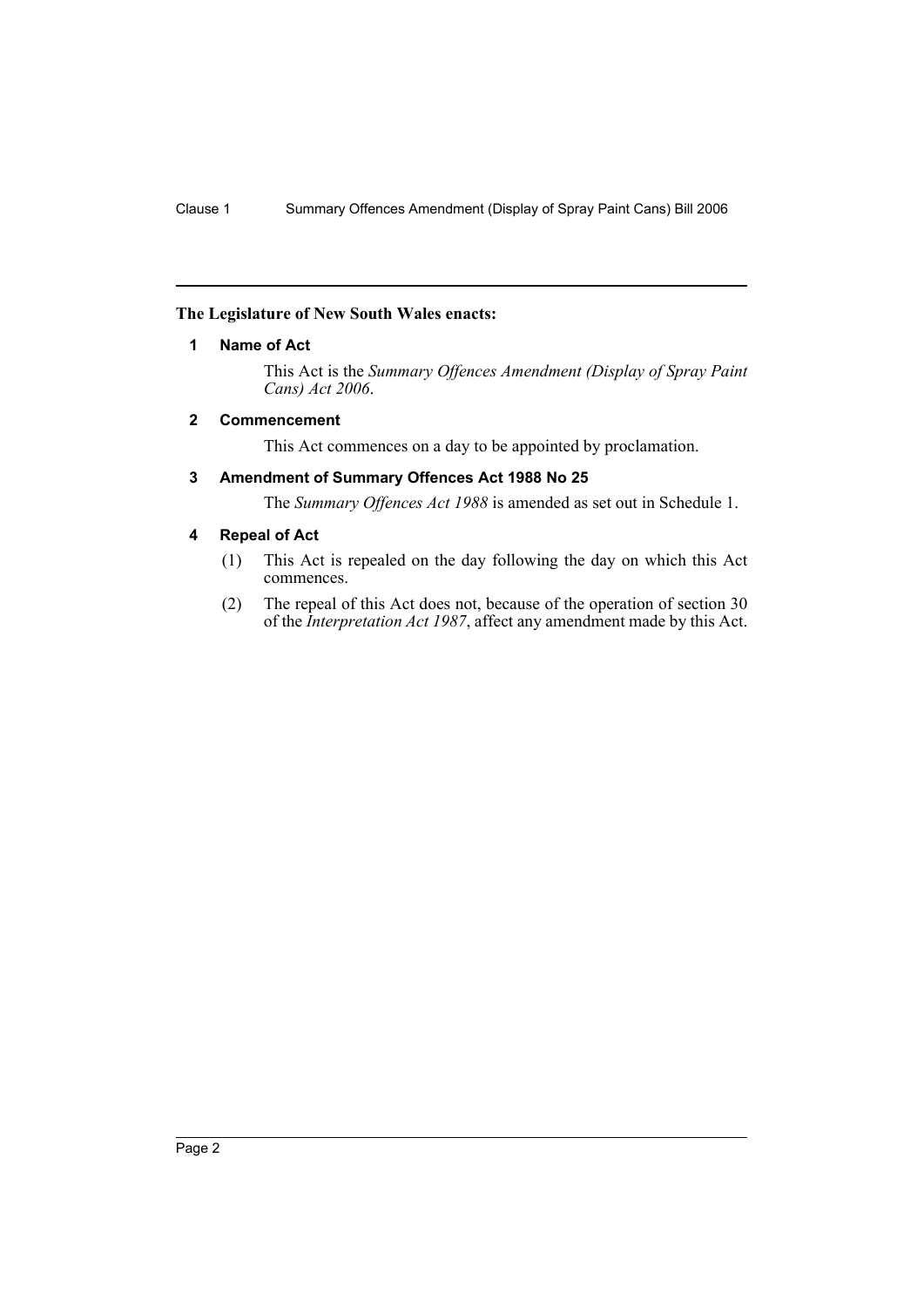Summary Offences Amendment (Display of Spray Paint Cans) Bill 2006

Amendment Schedule 1

### **Schedule 1 Amendment**

(Section 3)

#### **Section 10D**

Insert after section 10C:

#### **10D Unsecured display by retailers of spray paint cans**

- (1) The occupier of any shop from which spray paint cans are sold must not display any such can in any part of the shop to which members of the public are permitted access unless the can is properly secured in accordance with subsection (2). Maximum penalty: 10 penalty units.
- (2) A spray paint can is properly secured if it is displayed:
	- (a) in a locked cabinet, or
	- (b) within or behind a counter in such a manner that members of the public are not able to gain access to the can without the assistance of the occupier or an employee or agent of the occupier, or
	- (c) in any other manner prescribed by the regulations.
- (3) The regulations may provide that this section does not apply to or in relation to any specified class or description of spray paint can.
- (4) The Minister is to review the operation of this section as soon as possible after the period of 2 years following the date of commencement of this section.

#### (5) In this section:

*display* includes store or keep.

*occupier*, in relation to a shop, means:

(a) a person who has the right to occupy the shop to the exclusion of the owner, or